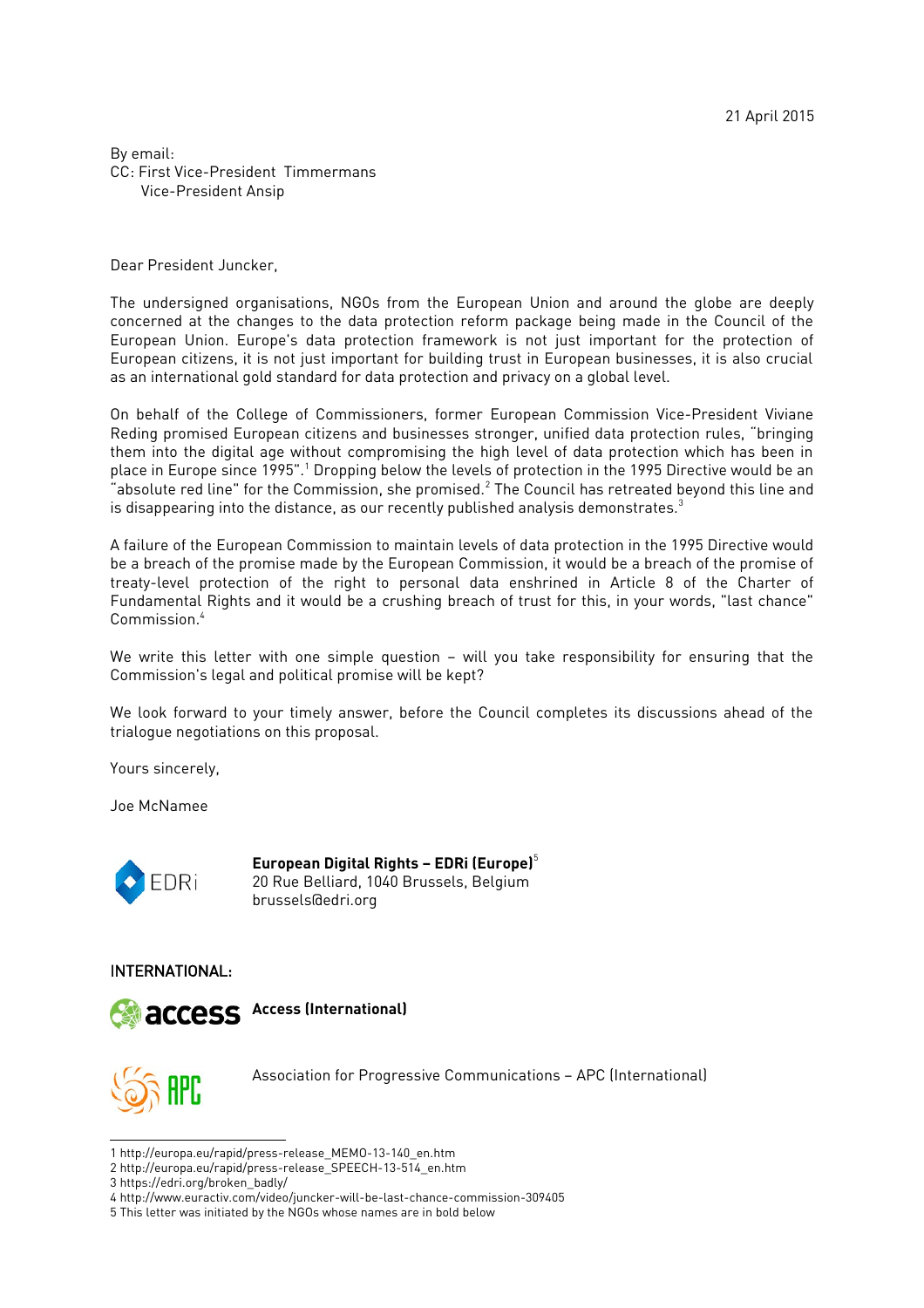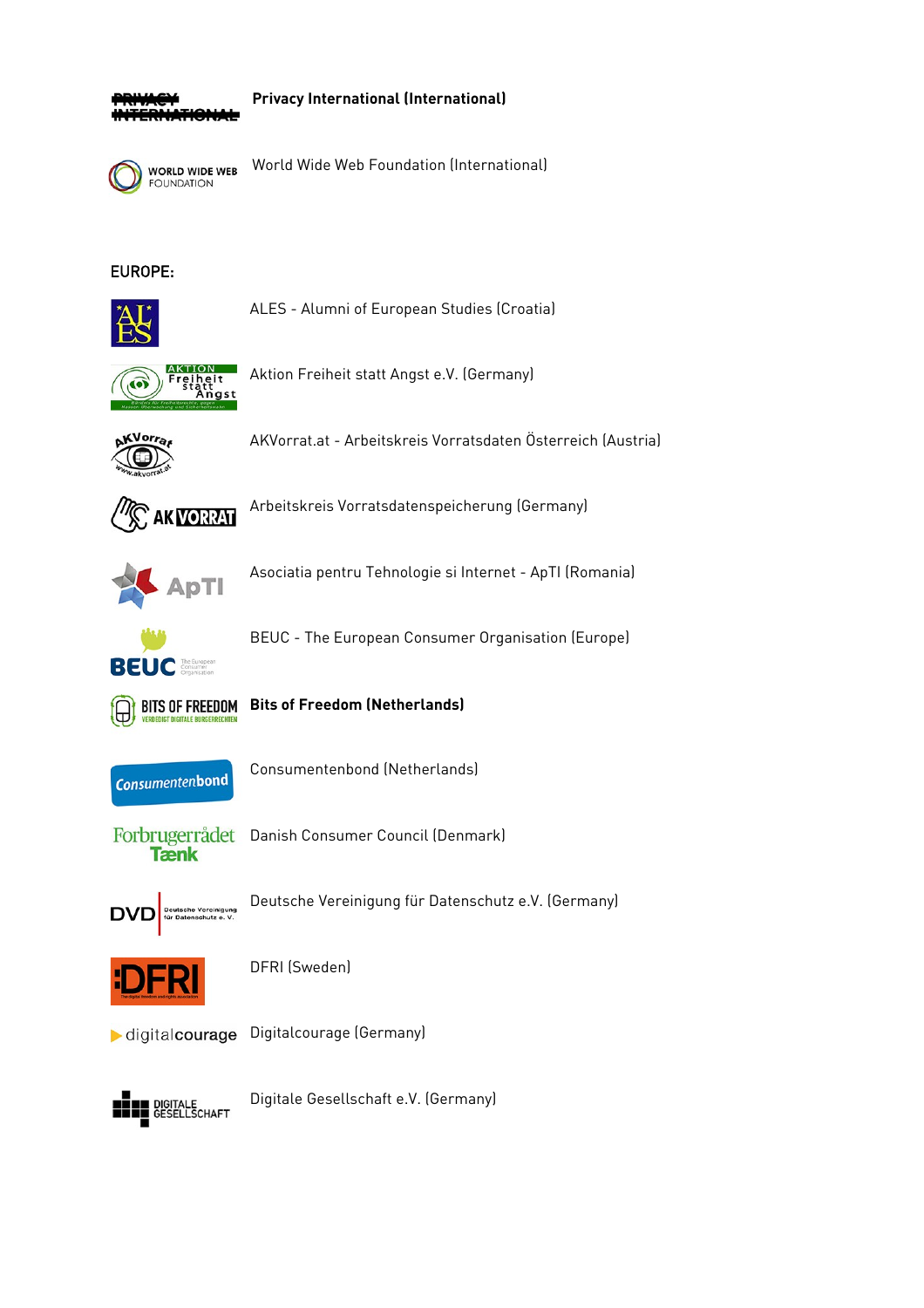

EU-Logos Athèna (Belgium)



European Information Society Institute - EISi (Slovakia)



FIfF - Forum InformatikerInnen für Frieden und gesellschaftliche Verantwortung<br>e.V. (Germany)



Forum Datenschutz (Austria)

DA,

Fundamental Rights European Experts Group - FREE (Europe)



GeneWatch UK (United Kingdom)



GreenNet (United Kingdom)



Hungarian Civil Liberties Union (HCLU)



Initiative für Netzfreiheit (Austria)



International Modern Media Institute (Iceland)



luridicum Remedium (Czech Republic)



IT-Pol (Denmark)



Liberty - NCCL (United Kingdom)



medConfidential (United Kingdom)



Norwegian Consumer Council (Norway)



One World Platform (Bosnia Herzegovina)



**Open Rights Group (United Kingdom)**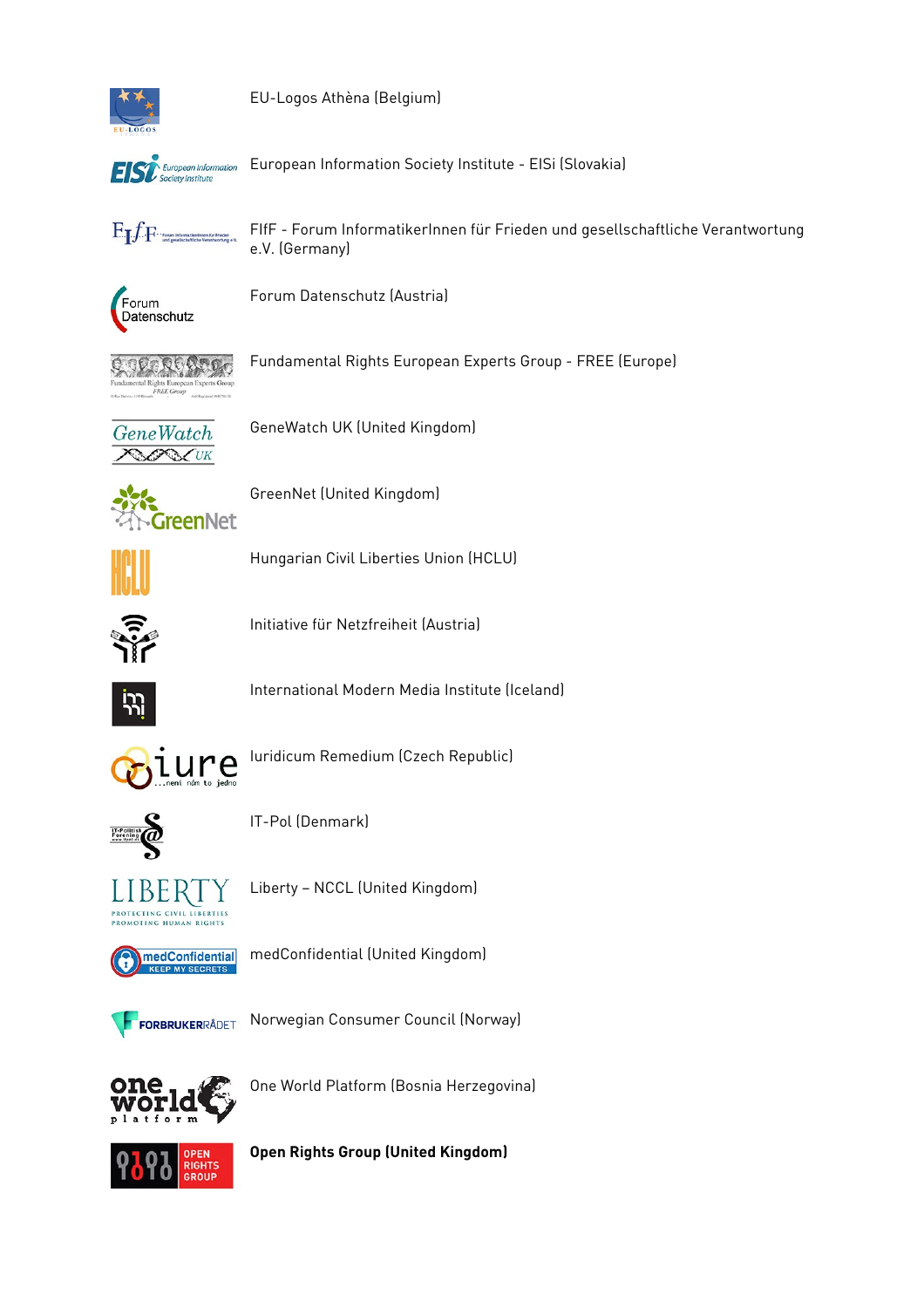

# **AFRICA:**



**JONCTION** (Senegal)



KICTANet (Kenya)



Unwanted Witness Uganda (Uganda)

# ASIA:



**Bytes for All (Pakistan)** 



CIS India (India)



Digital Rights Foundation (Pakistan)



Foundation for Media Alternatives (Philippines)

# **AUSTRALIA:**



Australian Privacy Foundation (Australia)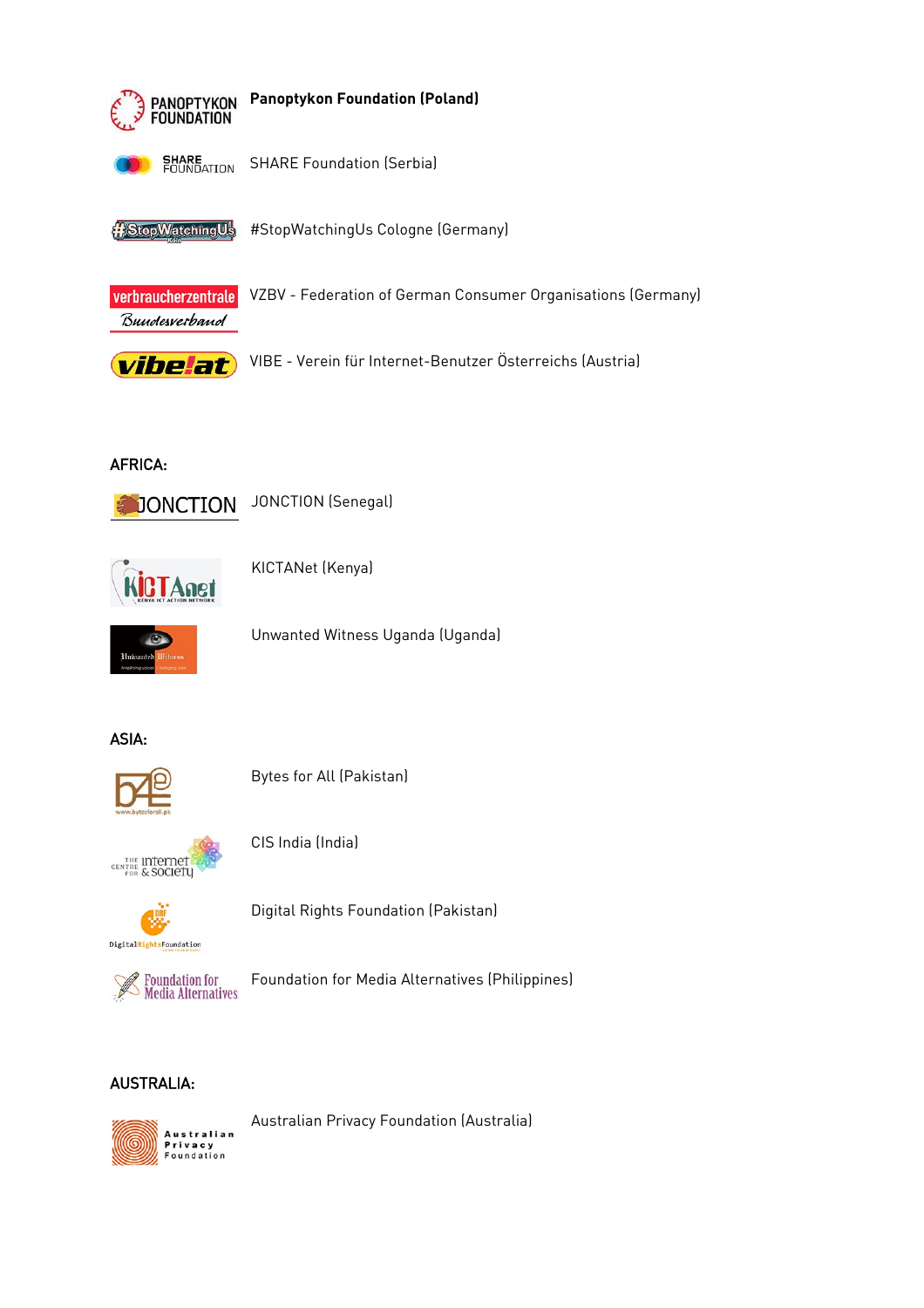### CENTRAL AMERICA:



[A](https://www.aci-participa.org/)sociación para una Ciudadanía Participativa - ACI-Participa (Honduras)



[F](http://www.acceso.or.cr/)undación Acceso (Costa Rica)



[I](https://twitter.com/ipandetec)PANDETEC – Instituto Panameño de Derecho y Nuevas Tecnologías (Panama)

#### NORTH AMERICA:



[B](https://bccla.org/)ritish Columbia Civil Liberties Association (Canada)



[C](http://www.democraticmedia.org/)enter for Digital Democracy (United States)



[C](http://www.consumerfed.org/)onsumer Federation of America (United States)



[C](http://www.consumerwatchdog.org/)onsumer Watchdog (United States)



[E](https://epic.org/)lectronic Privacy Information Center – EPIC (United States)





[O](http://opengovernmentbc.ca/)pen Government Project (Canada)



[R](http://r3dmx.tumblr.com/)ed en Defensa de los Derechos Digitales - R3D (Mexico)



[S](https://cippic.ca/)amuelson-Glushko Canadian Internet Policy & Public Interest Clinic - CIPPIC (Canada)

### SOUTH AMERICA

III [A](http://www.adc.org.ar/)DC / Asociación es ADC - Asociación por los Derechos Civiles (Argentina)